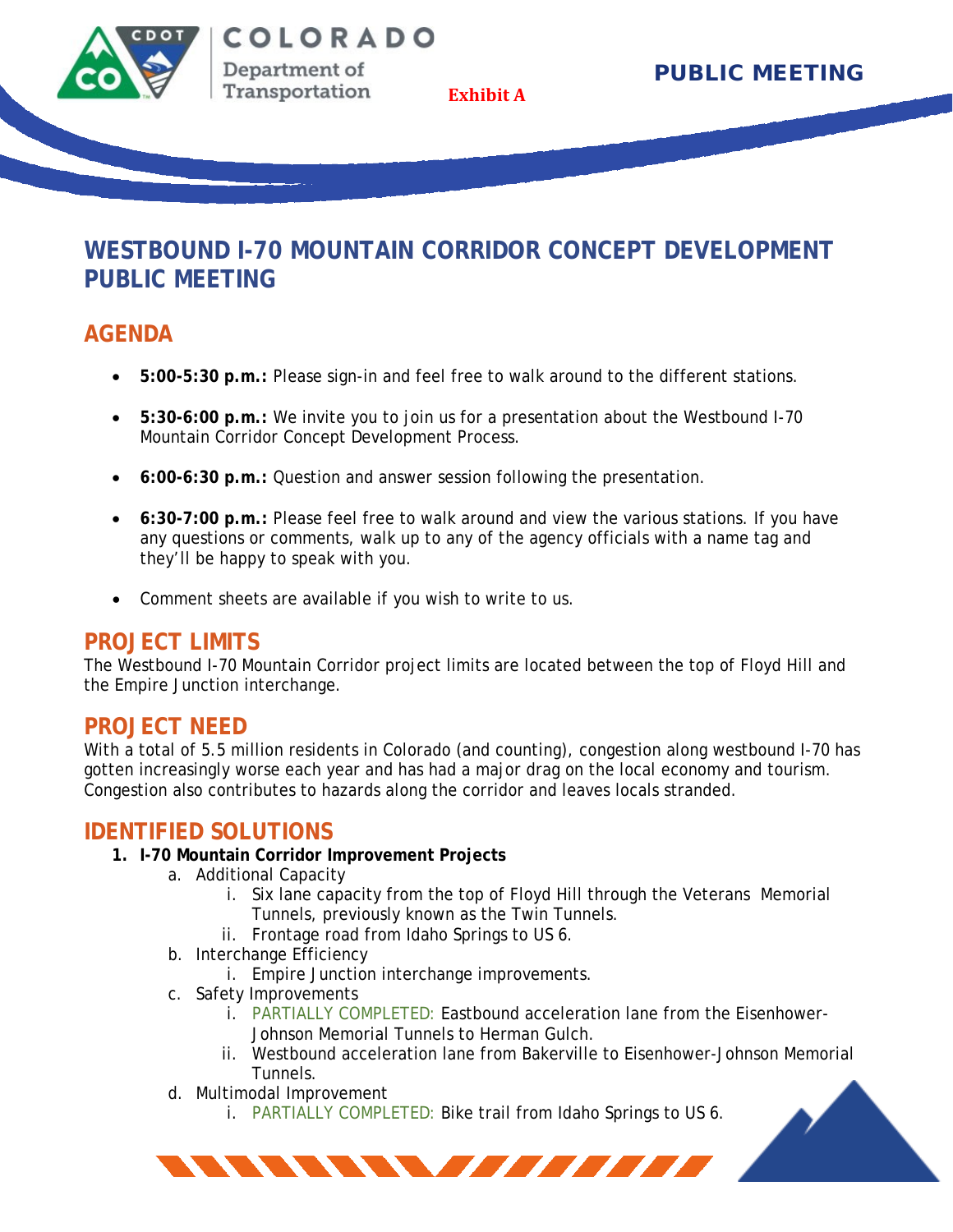

- **2. Advanced Guideway System (AGS)—a term for a range of transit technologies that could include high speed rail or magnetic levitation.**
	- a. The AGS feasibility study was completed in 2014 and evaluated technology, alignment and funding/financing options to determine the feasibility of a highspeed transit system for the 120-mile segment of the I-70 Mountain Corridor from C-470 in Jefferson County to Eagle County Regional Airport. The technology that was recommended was magnetic levitation. No funding was identified.
	- b. Westbound improvements would not stop a future AGS from being developed.
- **3. Other Improvements Identified**
	- a. Truck operations improvements
	- b. Interchange improvements at Downieville, Fall River Road, the base of Floyd Hill and Hyland Hills (top of Floyd Hill.)
	- c. Non-infrastructure strategies such as: Expanding use of existing infrastructure, bus service, programs for improving truck movements, and traveler information.
- **4. Advanced technology opportunities**
	- a. These opportunities could include: Autonomous and connected vehicles, information technology systems, technology advancements (RoadX), bus, van or shuttle services, and AGS.
	- b. **RoadX:** The RoadX vision is to transform Colorado's transportation system into one of the safest and most reliable in the nation by teaming up with public and industry partners to harness emerging technologies. Learn more: codot.gov/programs/roadx
- 5. **Adaptive Management Process**—a structured commitment to a deliberate style of repetitive decision making with an aim to revisit and analyze key questions at project milestones. This allows for continued research into the changing travel demands throughout the process. Adding capacity between the Veterans Memorial Tunnels and Eisenhower Johnson Memorial Tunnels could be implemented after an adaptive management process of reexamining the need for westbound improvements is implemented.

## **CONCEPT DEVELOPMENT PROCESS**

I-70 Mountain Corridor Context sensitive solutions process is being followed.

- 1. Establish context statement
- 2. Define core values and issues
- 3. Develop concepts with staff, project teams, and public
- 4. Evaluate, select, and refine alternative options
- 5. Determine which option(s) to advance to the **National Environmental Policy Act (NEPA) process**—NEPA requires federal agencies to assess the environmental effects of their proposed actions prior to making decisions. The range of actions covered by NEPA is broad and includes: making decisions on permit applications and constructing highways and other publicly-owned facilities. For the I-70 Mountain Corridor, because a Programmatic NEPA decision has already been made, future NEPA processes will follow the basic decision made in the Programmatic Record of Decision.

NN NN NN AILITIR

6. Finalize concept development document and evaluate process